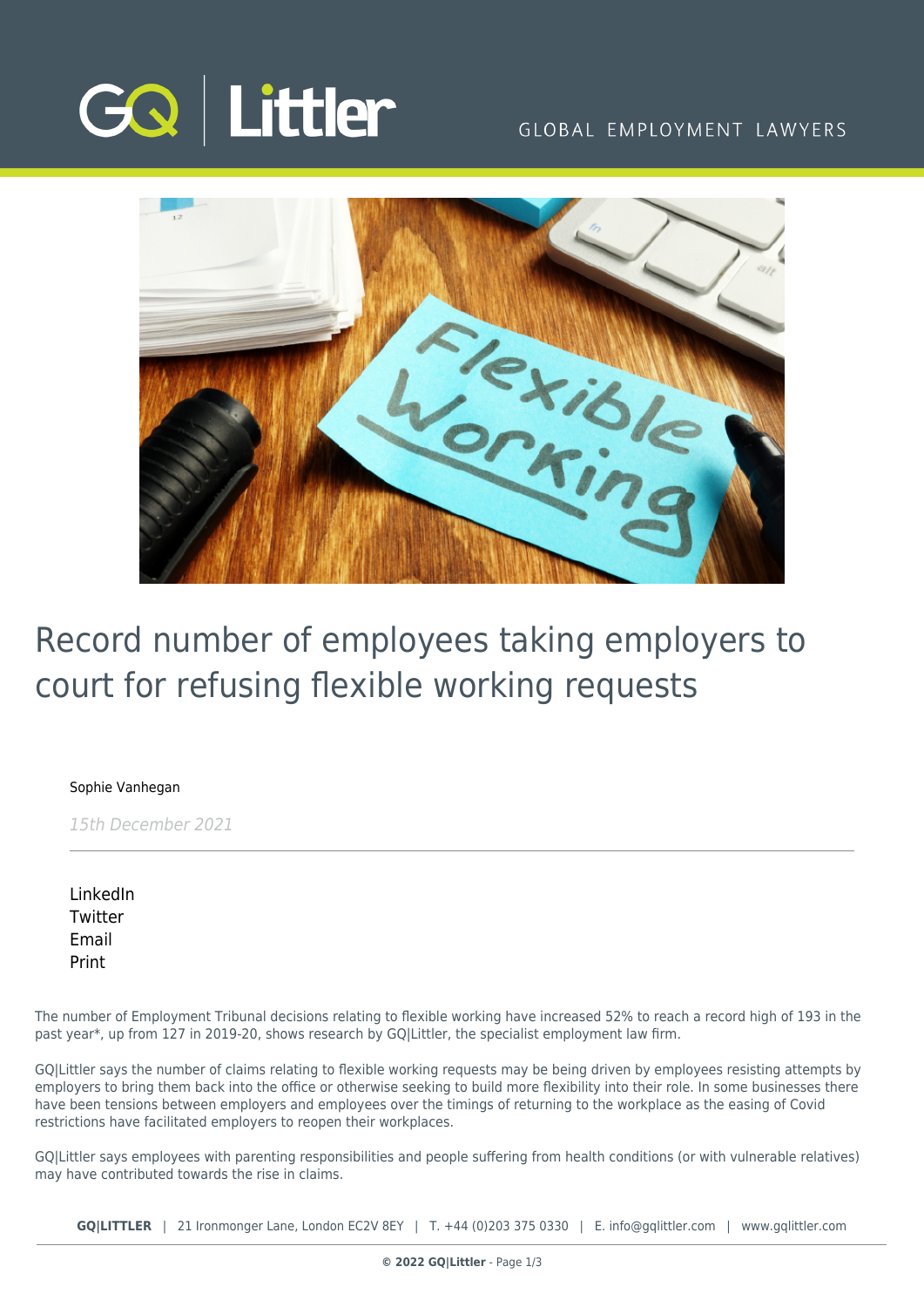# Littler

# GLOBAL EMPLOYMENT LAWYERS

The firm says that in order to turn down a flexible working request from an eligible employee, employers must consider that one or more of eight prescribed reasons apply and reference it/them in their refusal. The most commonly utilised are that flexible working would have a 'detrimental impact on performance' or a 'detrimental effect on ability to meet customer demand'.

GQ says claims brought to the Employment Tribunals over flexible working are often brought alongside discrimination claims. For example, a new mother was awarded £185,000 by an employment tribunal who ruled she had suffered indirect sex discrimination when her employer refused to consider her flexible working request.

Sophie Vanhegan, Partner at GQ|Littler says: "The rise in cases relating to flexible working, suggests this is becoming a battleground within some businesses."

"We may just be seeing the beginning of a tranche of claims taken against employers who've failed to deal with flexible working requests in a 'reasonable manner'."

"When it comes to bringing employees back into the office, employers should be wary of taking a heavy-handed approach. Many sectors are currently experiencing considerable challenges in hiring and retaining talent. At the same time, more candidates are now asking for flexible arrangements at recruitment stage, so may be put off by would-be employers who aren't open-minded to these requests. Similarly, if existing employees feel that their requests aren't properly considered, they may vote with their feet."

GQ|Littler says that employers who are unsure about granting employees' flexible working requests should consider agreeing to these on a trial basis. This way, they can gather evidence as to whether or not the arrangement is workable for the business as well as the employee and then provide more detailed evidence if one of the eight specified reasons for refusal is met.c

#### 200 180 1.60 140 120 100 80 60 40 2016-17 2017-18 2018-19 2019-20 2020-21

#### **Flexible working claims at Employment Tribunals reached record high**

#### **About GQ|Littler**

GO|Littler is a leading specialist employment law firm and the London office of [Littler,](https://www.littler.com/) the largest global employment and labor law practice devoted exclusively to representing management. With more than 1,600 lawyers in 100 offices worldwide, GQ Littler serves as the single source solution provider to the global employer community.

Offering risk-based contentious and non-contentious advice, our legal expertise includes employment, immigration, data privacy and employee tax and incentives. Our client base spans a wide range of sectors including financial services, technology, healthcare, professional services and luxury goods, in the UK and internationally.

GQ|Littler is recognised as a leader in its field by both Chambers & Partners and Legal 500, which describes the firm as an "excellent team with strength and depth in every aspect".

**GQ|LITTLER** | 21 Ironmonger Lane, London EC2V 8EY | T. [+44 \(0\)203 375 0330](https://www.bg-pdf.co.uk/_GQ/tel:+442033750330) | E. [info@gqlittler.com](mailto:info@gqlittler.com) | [www.gqlittler.com](https://www.gqlittler.com)